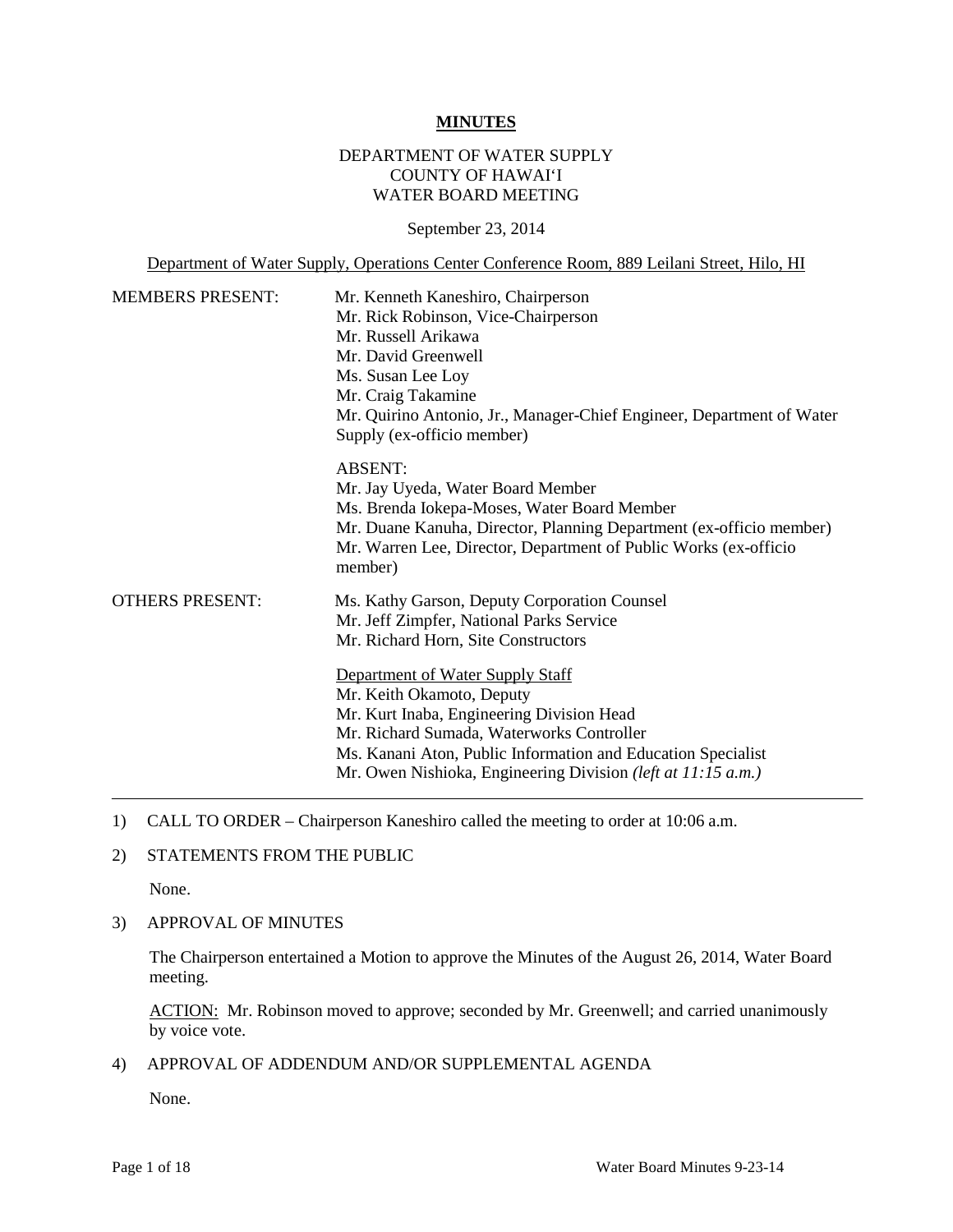## 5) SOUTH KOHALA:

# A. **JOB NO. 2010-972, LĀLĀMILO WIND FARM REPOWERING PROJECT, POWER PURCHASE AGREEMENT:**

The developer has requested a modification to the Power Purchase Agreement (PPA). The original Request for Proposals (RFP) for this project included the Habitat Conservation Plan (HCP) requirement; however, the developer has stated that the HCP is voluntary, and the developer wants to proceed without doing the HCP. Although the HCP and Incidental Take Permit (ITP) requirements are voluntary, DWS feels it is necessary to proceed with the project.

The Manager-Chief Engineer said that DWS had received a letter from the developer, who submitted figures for doing the HCP. He said that DWS has not stated a Recommendation regarding those additional costs. He said that Mr. Richard Horn, the developer, was on hand to explain their submittal to DWS.

Mr. Horn said that the HCP/ITP is a voluntary program; it is not mandatory. He said that up to now, there has never been an HCP/ITP on the Big Island. Mr. Horn noted that he is the owner and operator of the Hāwī Windfarm, which does not have an HCP/ITP. His company, Lālāmilo Wind Company, LLC, is not required to get an HCP. The costs of getting an HCP are phenomenal; the only HCPs/ITPs that exist in the state involve very large windfarm turbine installations, which are on Maui and Oahu. Lālāmilo Wind Company, LLC has gone back and explored the absolutely cheapest route it could find to get an HCP/ITP formulated and put into place, Mr. Horn said. They have compiled the numbers, and the bare bones cost of doing that is an average additional cost of two cents for the 20-year contract; all of the justification for that is in the handout that he was about to distribute to the Board, Mr. Horn said.

Chairperson Kaneshiro asked if the handout had been submitted to the Department.

Mr. Horn said no, this was a compilation of the information that is in the letter. He said he had brought nine copies for the Board, which justifies the additional two cents.

Mr. Horn distributed to the Board another document, which he said is the justification of the proposed two-cent increase in the Power Purchase Agreement.

Mr. Robinson noted that Mr. Horn's attorney is referred to as a "solicitor." That term is British English, he said.

Mr. Horn said he did not know why the attorney was referred to that way.

Ms. Lee Loy asked Mr. Horn to explain how his Hāwī windfarm got up and running. She noted that Mr. Horn had said that the HCP and the ITP were voluntary, or optional.

Mr. Horn said that it was voluntary.

Ms. Lee Loy said that the information from the Department of Fish and Wildlife does not come out and say that the permits are optional.

Mr. Horn said that it is a voluntary program; the Fish and Wildlife people try to browbeat people into getting an HCP/ITP, but they cannot force people to do it.

Ms. Lee Loy said she was failing to understand; when Fish and Wildlife cite the various sections of the Endangered Species Act, these pieces of legislation clearly call for going through the HCP process, which in turn allows one to go on to get an Incidental Take Permit.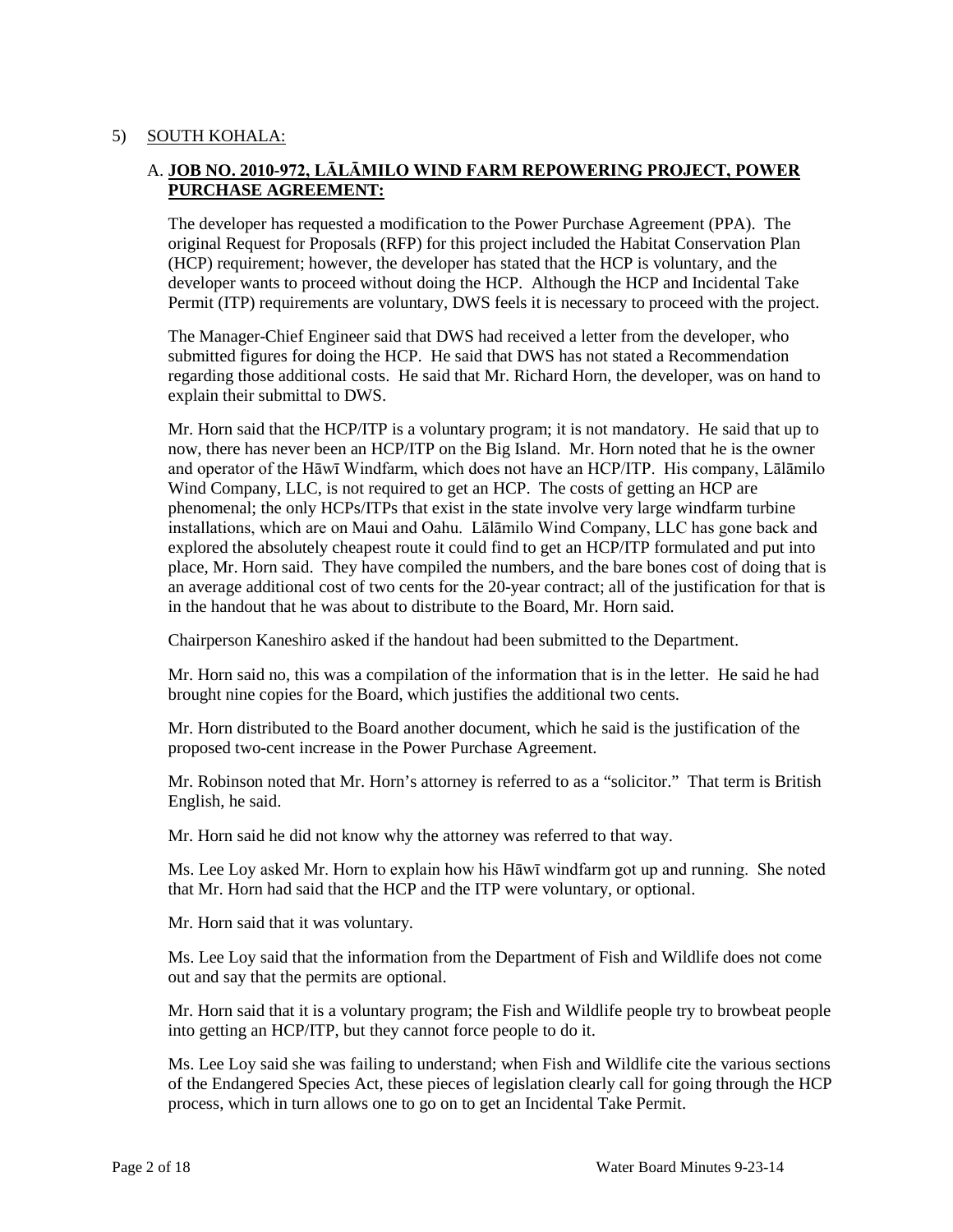Mr. Horn said no, while one needs to have an HCP in place before getting an ITP, the HCP is a voluntary plan.

Mr. Robinson said that he never understood all of this; Fish and Wildlife kind of throws these things out there, and it is all over the place. He said he has attended meetings at the Fish and Wildlife offices in Honolulu, and it was like swimming in molasses.

Mr. Horn said exactly.

Mr. Robinson said that no one can ever really explain with any clarity how it all works, but lately he had occasion to be in discussions with Fish and Wildlife regarding Safe Harbor Agreements. He asked whether a Safe Harbor Agreement would apply to the situation in Lālāmilo.

Mr. Horn asked Mr. Robinson to explain a bit more about the Safe Harbor Agreement.

Mr. Robinson said he was no expert, and would be the worst person to ask to explain it. However, his understanding is that one can submit a property to a Safe Harbor Agreement, but he did not know much more about it, he said. Fish and Wildlife have tried to explain it to Mr. Robinson, but it never really was understandable, he added.

Mr. Horn said he had not been involved in a Safe Harbor Agreement.

Mr. Robinson suggested that Mr. Horn ask his attorney about the Safe Harbor Agreement; it might be worth exploring. He noted that there are people who make their living understanding this kind of thing far better than Mr. Robinson.

Mr. Horn said his company had engaged two different environmental companies that are fully involved in this kind of work; they are expensive. His company has already spent about \$400,000.00 going through the Environmental Assessment (EA), etc. It would cost well over \$1 million to do an HCP/ITP – for something that may never happen, Mr. Horn said.

Mr. Greenwell asked about Exhibits A-2 and A-3, which is a letter written by the Fish and Wildlife Service. Following a site visit to Lālāmilo on December 10, 2013, "the Service is certain that a HCP is necessary for this project," the letter said. Mr. Greenwell said he could not understand how Fish and Wildlife could write a letter saying that the HCP was certainly necessary, and yet it is "voluntary."

Mr. Horn said that is exactly the way it is. He said he had many meetings with Fish and Wildlife, and with the State Department of Forestry and Wildlife (DOFAW), both in the field and in Honolulu, where he has explained the mitigation efforts that his company is going through. There is no lighting outside; the towers are completely enclosed so that there is no roosting; the cells are completely enclosed so that there is no roosting. There is no way that birds can get in there, Mr. Horn said. There are no flashing lights to attract any birds, and the turbines do not turn on until after the wind reaches five meters per second; bats do not like to fly in that wind speed, he said. There are a myriad of things that his company has done, and Fish and Wildlife will sit and listen, and agree with Mr. Horn that there is nothing out there. However, Fish and Wildlife will go on to tell Mr. Horn that Washington, D.C. says that Mr. Horn must do the HCP, and that any windfarm must do it. They say this even though the feds have no teeth to make one do it, Mr. Horn said. They try to browbeat one into complying with their suggestions.

Mr. Robinson asked Mr. Horn whether Fish and Wildlife will sue Mr. Horn if he does not do an HCP/ITP.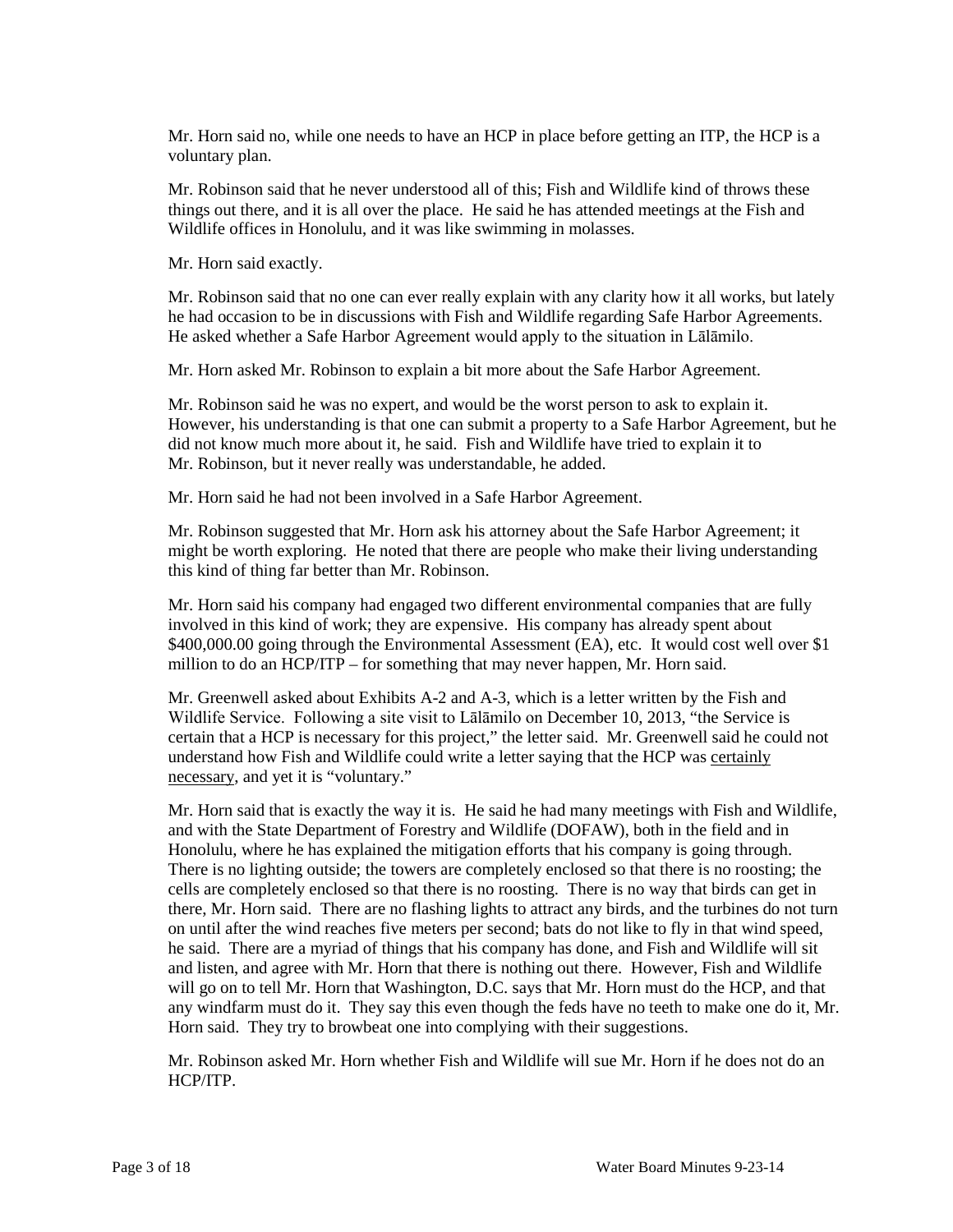Mr. Horn said Fish and Wildlife cannot do anything to him until Fish and Wildlife proves that the Windfarm killed a bird.

Mr. Robinson asked whether a bird had ever been killed at Mr. Horn's Hāwī windfarm.

Mr. Horn said no. He said that birds are seen there on occasion, but not very often. He said that bird concentration maps of that area of North Kohala, as well as the Lālāmilo Windfarm area, show an extremely low passage rate for birds. This fact has been published in all sorts of documents, Mr. Horn said. He said that he had just finished a multi-day meeting with Fish and Wildlife and DOFAW in Honolulu last week, where Mr. Horn presented a Bird and Bat Conservation Plan. Because those agencies cannot force anyone to get an HCP/ITP, which would cost millions of dollars, Fish and Wildlife and DOFAW are finally being more accommodating, he said. Before this, the agencies refused to talk to anyone who did not get an HCP/ITP.

Ms. Lee Loy noted that Mr. Horn said the HCP/ITP costs a lot of money. She asked Mr. Horn to explain the status of the financing for the project right now. She said she knew that Mr. Horn's company had invested a lot of money in the environmental studies, including the EA. She asked him to give an overview of his company's finances amid these expensive outlays.

Mr. Horn acknowledged that the studies have been expensive; his company has spent just under \$1 million, in total, so far on the project. He said his company is prepared to go forward with the project, and his company has the financing for the balance of the project.

Ms. Lee Loy asked if the financing includes the HCP and the ITP.

Mr. Horn said no, if his company is forced to do those studies, his company will not have the financing.

Ms. Lee Loy noted that Mr. Horn's company did a bat study. She said that the impetus for doing the HCP was because of the pupping season of the bats during certain periods of time in the Lālāmilo area. She said she was concerned because the EA outlined the HCP, which is a connector to the lease with DLNR. She said that by not doing the HCP/ITP, the project would not be in compliance with scientific or conservation-related programs regarding endangered species; this would mean running the risk of a domino effect with the lease, she said. Ms. Lee Loy asked what Mr. Horn's understanding was of the EA, and what his understanding was of the studies done regarding endangered species.

Mr. Horn said that DWS actually did the bat study; it was not a very successful bat study because only one of the six recorders actually worked. However, the study yielded enough information to formulate a conclusion. There are several areas that Mr. Horn's company will concentrate on during the pupping season; there will be no trees cut during pupping season and no unnecessary lights will be used during pupping season. A number of precautionary measures will be taken, he said, such as having a biologist on site when there is activity involving cranes, to ensure that no birds or bats are harmed. He said that his company is paying strict attention to environmental restrictions such as these.

Ms. Lee Loy asked what fines or fees would be levied if these endangered species are harmed or taken.

Mr. Horn drew Ms. Lee Loy's attention to the entry labeled "ITP Mitigation Costs" on the onepage handout he had just distributed; those are the costs for a bird or bat.

Ms. Lee Loy asked if those were the costs for one bird or bat.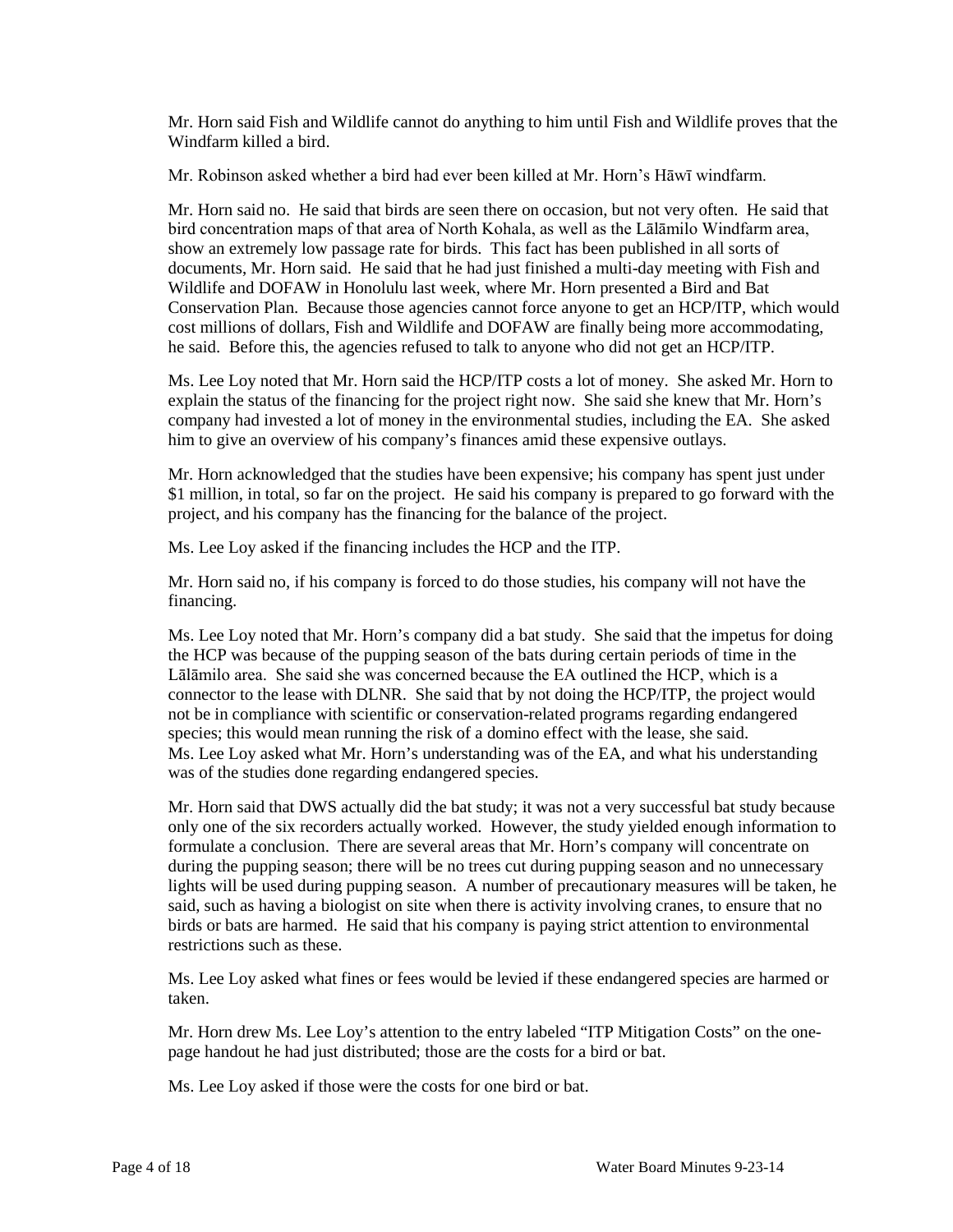Mr. Horn said no, the costs are for six bats; that is the suggested number that his company purchases.

Looking at the handout, Mr. Robinson asked whether it was true that for six bats, the company will have to pay \$300,000.00.

Mr. Horn said yes; it comes to \$50,000.00 per bat, but that is over the 20-year lifespan of the project.

Mr. Robinson asked if it was \$30,000.00 per nene, and \$80,000.00 per Hawaiian petrel.

Mr. Horn said yes.

Mr. Robinson asked if Newell's shearwaters went for \$80,000.00 each.

Mr. Horn confirmed this. He said he just wanted to point out that there has never been a Hawaiian petrel killed in Hawai'i; these costs were insurance policies against an eventuality that has not happened to anyone yet.

Mr. Robinson noted that shearwaters seem to get killed by dogs and cats.

Mr. Horn said they also get killed by light poles.

Mr. Takamine asked what this monitoring system is for.

Referring to the one-page handout, Mr. Horn pointed to the column titled "Annual HCP/ITP Maintenance Costs," and asked the Board to look at the columns called PPA 1, PPA 2, and PPA 3. The annual costs for those three years are higher because in those first three years, SWCA Environmental Consultants closely monitors the project; the consultant will do weekly or twiceweekly inspections in search of downed birds. Each turbine will have a grid installed underneath, and SWCA will walk the grid looking for downed birds. SWCA will also conduct "Searcher Efficiency Trials," whereby they actually plant a dead bird somewhere, and the searchers will hunt for the bird. If the searchers do not find the bird, it will show that the searchers are either incompetent, or an animal such as a mongoose has already taken the bird. The handout also had a listing called FMP, which Mr. Horn explained was the frequency that SWCA will put a dead bird out; SWCA will monitor it to see how long it takes a mongoose, cat or other animal to take off with the dead bird. Besides these two monitoring programs, there are a multitude of tasks that must be done to administer the HCP/ITP, he said.

Mr. Robinson asked where the dead birds come from.

Mr. Horn said that the windfarm would buy from Fish and Wildlife.

Mr. Robinson asked if Fish and Wildlife just kills the birds and then sells them.

Mr. Horn said that there are various places where the birds have been killed; Fish and Wildlife puts the dead birds in the freezer, and then sells them. This is an art form unto itself, Mr. Horn said, adding that he should have been a biologist.

Ms. Lee Loy, noting that the financing does not include the HCP/ITP, asked where the money would come from.

Mr. Horn said that if DWS requires the windfarm to do the HCP/ITP, and if the two parties agree on an average cost increase for the electricity sold, Lālāmilo Windfarm will finance it themselves.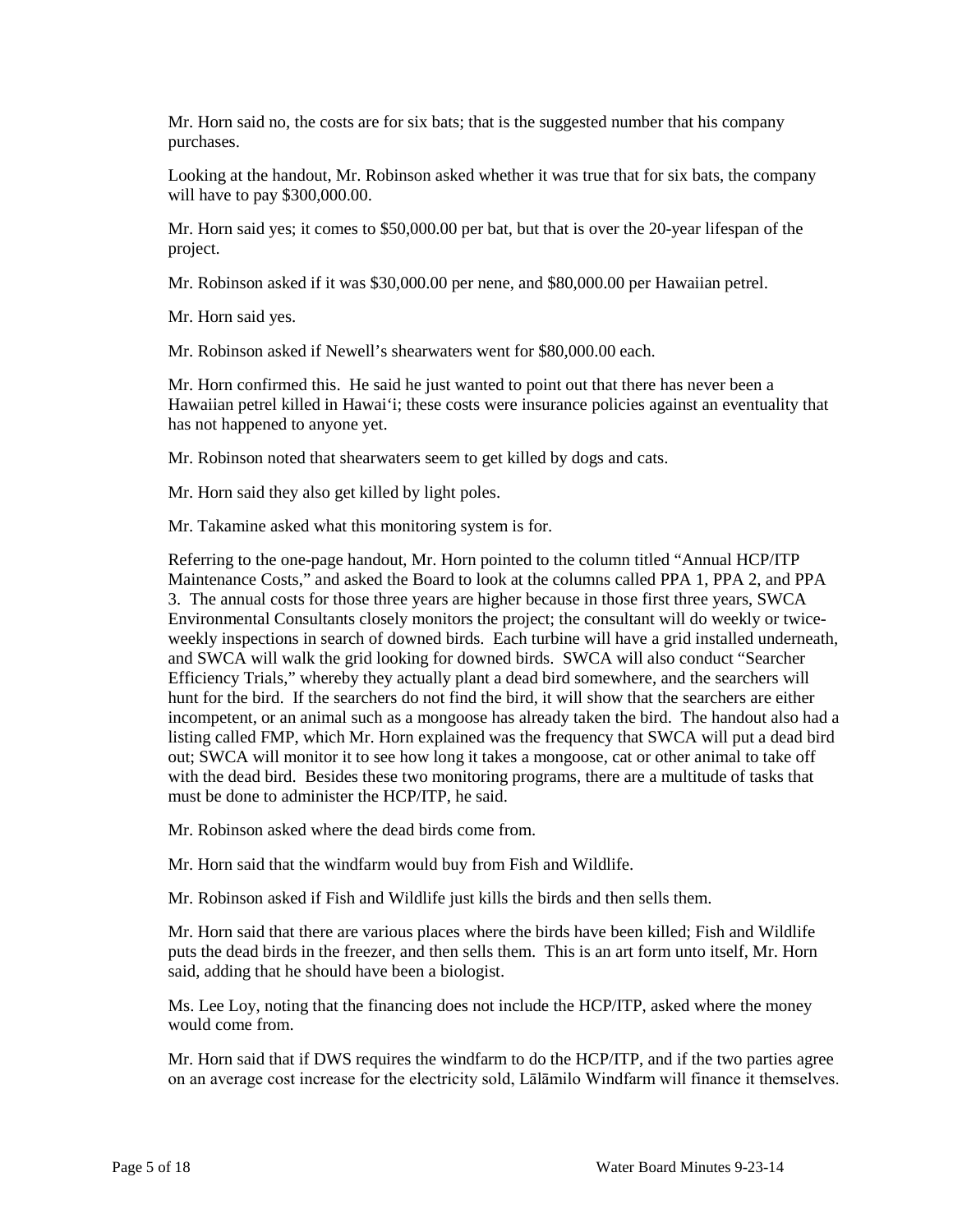This is the cost that he was talking about here, he said; this cost has no interest on it, and Lālāmilo Windfarm would accept that.

Ms. Lee Loy asked the Manager-Chief Engineer whether the DLNR lease has been executed already.

The Manager-Chief Engineer said no, DWS has signed a lease-in-concept. DWS is still waiting for an appraisal that a DLNR contractor has done; DWS has not seen that appraisal yet. The lease is contingent on that appraisal, he said.

Ms. Lee Loy, noting that she had dealt with a few such leases herself, asked whether DLNR will condition that lease on doing the HCP/ITP.

The Manager-Chief Engineer said he thought that DLNR would condition the lease on performance of the HCP/ITP, but DWS will not know until they see the appraisal. In previous such lease agreements that DWS had, DLNR did come back with conditions, which DWS had to work out. At this point, DWS does not know what those conditions will be for the Lālāmilo lease.

The Deputy said that Mr. Horn's company has done a great job thus far, and everybody concerned realizes that this is a terrific project for DWS's customers, the community, and the fulfillment of the long-term goals of the State regarding reducing reliance on fossil fuels. Everyone wants this project to go forward and be successful. DWS asked Mr. Horn to come before the Board today to explain the things that DWS could not explain, regarding Mr. Horn's proposal of the additional two cents per kilowatt-hour (kWh). DWS also wanted Mr. Horn to explain to the Board what his company has been doing in planning for the windfarm so far, with regard to built-in mitigation efforts. DWS also wanted Mr. Horn to explain his understanding of Fish and Wildlife, DOFAW, the HCP and the ITP permit process. The Deputy pointed out that all of these things are beyond DWS's normal scope of expertise and experience; these things normally do not come into play with typical DWS projects. Therefore, DWS was concerned when the letters from Fish and Wildlife came in saying that the HCP/ITP was necessary. DWS is concerned over several things, including the fact that DWS and Lālāmilo Windfarm have an executed Power Purchase Agreement (PPA); DWS needed to come before the Board on this. The other concern is that the RFP for this project and the PPA make reference to DWS's lease-inconcept with DLNR. The RFP says that an HCP needs to be done, as well as an Environmental Assessment (EA) and an Environmental Impact Statement (EIS). The Deputy said that DWS does not want to jeopardize the lease from DLNR; without the HCP, DWS may not get the lease. This property does not belong to DWS; DWS is asking for permission to use DLNR's property, and DWS has to do the right thing, the Deputy said. Because there is language in the lease-inconcept regarding the need for the HCP, DWS felt it was necessary to have Mr. Horn come to explain his proposal. The Deputy said that DWS does not want to jeopardize its lease with the State; without rights to the land, the project will not go through.

Ms. Lee Loy and Mr. Robinson both said agreed that without the lease, there would be no project.

The Deputy said right, that is why Mr. Horn is here. The Deputy did some computations regarding the contract energy, which is 7,600 megawatt-hours per year. For every penny per kWh, it translates into \$76,000.00. The existing PPA amount of 24 cents per kWh means saving DWS customers approximately \$1 million a year. By adding an extra penny, the PPA amount would be 25 cents per kWh, which is \$990,000.00 in savings to DWS's customers. The Deputy said that it would be good for the Board to have that perspective regarding the project. Unfortunately, DWS did not have a chance to review the one-page worksheet (i.e., the one-page handout from Mr. Horn). That is part of the reason that DWS could not provide a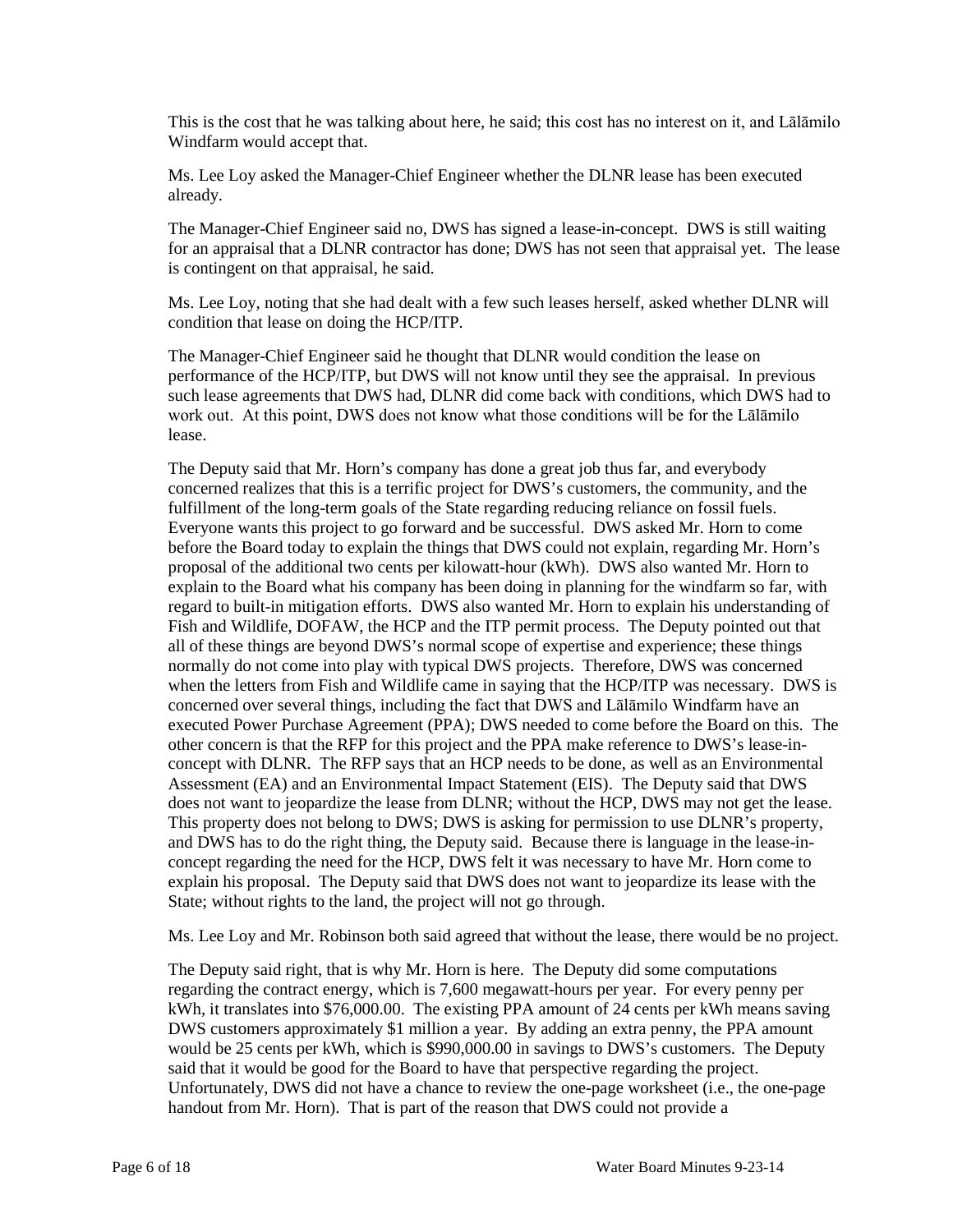Recommendation; DWS did not have a chance to see what was behind Mr. Horn's proposal of the additional two cents per kWh.

Mr. Robinson asked about the two other windfarm facilities that Mr. Horn mentioned earlier that had done the HCP/ITP; he assumed that the facilities were owned by Hawai'i Electric (HECO).

Mr. Horn said no, the facility on Maui is owned by Eurus (actually 50 percent owned by Tokyo Electric and 50 percent owned by Toyota). He said their HCP/ITP cost \$3-4 million. That facility was for 21 megawatt-hours per year, and has 14 turbines.

Mr. Robinson asked if that facility was the one on the ridgeline on Maui.

Mr. Horn said no, that is the Kaheawa Windfarm, which Mr. Horn himself used to own. There were so many environmental problems that Mr. Horn got rid of it. That facility is owned by First Wind, and First Wind has an HCP/ITP on that facility, to the tune of around \$10 million.

Ms. Lee Loy asked for confirmation that the RFP noted the need for an HCP; she asked for confirmation that that language was part of the RFP, which DWS sent out.

The Deputy confirmed this; the RFP did recognize that there would be the need for environmental studies, listed under Section C: Permits and Licenses. The RFP said: "The Offeror shall procure the federal, State, County agency utility permits, including preparation of an Environmental Assessment, a Habitat Conservation Plan or Environmental Impact Statement."

Ms. Lee Loy asked what the timeline was for the execution of the lease. She said she was aware that DWS had a lease-in-concept; she asked when DWS was coming back to the Board with the lease.

Mr. Inaba said that DWS is waiting for the appraisal and the Finding of No Significant Impact (FONSI).

Ms. Lee Loy asked for confirmation that the FONSI has not yet been issued.

Mr. Inaba confirmed that the FONSI has not yet been issued.

The Deputy said that meanwhile, there are some things in progress; the Final Environmental Assessment (FEA) will soon be submitted for Office of Environmental Quality Control (OEQC) publication. The State required DWS to do an appraisal, and the findings of that appraisal have not yet been released. That will need to be done before DWS appears before the Board of Land and Natural Resources (BLNR) for consideration of the lease.

Ms. Lee Loy asked if the publication process would come next.

The Deputy said yes.

Mr. Robinson said he has a problem with the 20-year payback. He acknowledged that there are going to be costs associated with this, on an annual basis. Instead of spreading it out over 20 years, Mr. Robinson proposed an initial five-year cost recovery. He figured that the up-front costs would be the most, and after that, the costs on an annual basis would be cranked back into the cost of power.

Mr. Horn said that is definitely possible; he agreed that the initial six years are the most expensive years, and then after that, the cost per kWh drops significantly to 9/10ths of one cent in the seventh year. It goes up to 1.4 cents per kWh in the eighth year, because the windfarm has to do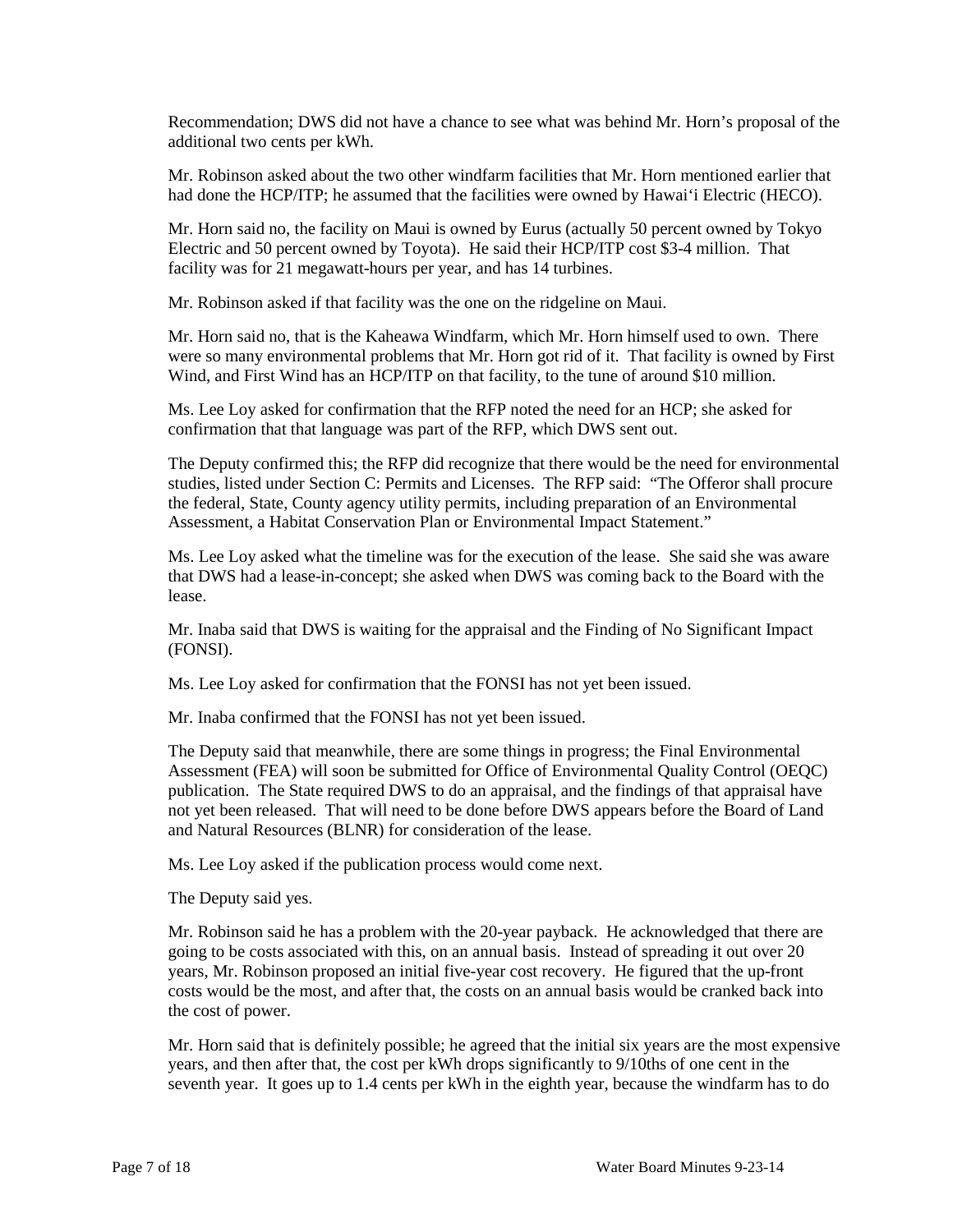another full-blown study with SWCA, because there is a requirement to do so every five years after the initial five years. In years 9 and 10, the cost per kWh drops back down.

Chairperson Kaneshiro asked Mr. Horn whether this Lālāmilo property hosted a windfarm before.

Mr. Horn said yes, it had been a windfarm for 25 years.

Chairperson Kaneshiro asked if, during those 25 years, any birds or bats had been killed.

Mr. Horn said that the plant operator at the time reported that he had never seen a bird or bat killed out there. Mr. Horn said that his own windfarm in Hāwī has been in operation for nearly eight years, and there have not been any bird or bat fatalities. That is not to say that there will never be any bird or bat fatalities. He added that the exposure is what DLNR is going to require the windfarm to have.

ACTION: Mr. Robinson moved to go into Executive Session; seconded by Ms. Lee Loy and carried unanimously by voice vote.

## B. **EXECUTIVE SESSION RE: JOB NO. 2011-972, LĀLĀMILO WIND FARM REPOWERING PROJECT, POWER PURCHASE AGREEMENT:**

The Water Board convened an executive meeting, closed to the public, pursuant to Hawai'i Revised Statutes, Sections 92-4, 92-5(a)(4), for the purpose of consulting with the Water Board's attorney on questions and issues pertaining to the Water Board's powers, duties, privileges, immunities and liabilities.

*(Executive Session began at 10:39 a.m. and ended at 11:06 a.m. The Board then recessed, and the regular session resumed at 11:11 a.m.)*

Ms. Lee Loy said that there are a lot of smart people in the room, and that she had heard what the staff had to say. This is a good project; there are some savings to be had, but the Board has a lot of options to explore. She wanted to make a Motion to defer this Item until the next Board meeting, to give the staff a chance to meet with Mr. Horn to work out the options. The Board went into this Item today with no Recommendation, with additional information being presented at this meeting. Ms. Lee Loy said that everybody can put their heads together on this Item; she said she wanted the Board to continue to follow the rules and the guidelines, etc., including what was outlined in the RFP and what has been made part of the lease-in-concept related to the requirement to do the HCP. She wanted to follow the rules; that is the process.

MOTION: Ms. Lee Loy moved to defer this Item to the October Board meeting; seconded by Mr. Robinson.

Mr. Robinson said that he was disappointed that the HCP financing was not included in the original RFP from Mr. Horn, given Mr. Horn's past experience. Mr. Horn would have known that the HCP is something that would have to be complied with, especially since this project involves the use of State land. The Board indeed does want to comply with all of the rules and regulations, particularly ones involving the Fish and Wildlife Service. It would become a real problem if there were an incidental take or something of that nature, he said. The Board wants to see this windfarm up and functioning and operating -- and in compliance with all of the Rules, Mr. Robinson said. The Board needs time to look at this Item carefully; there is too much here, all of a sudden. He said he understood the additional cost, but it should have been included in the original RFP, Mr. Robinson said.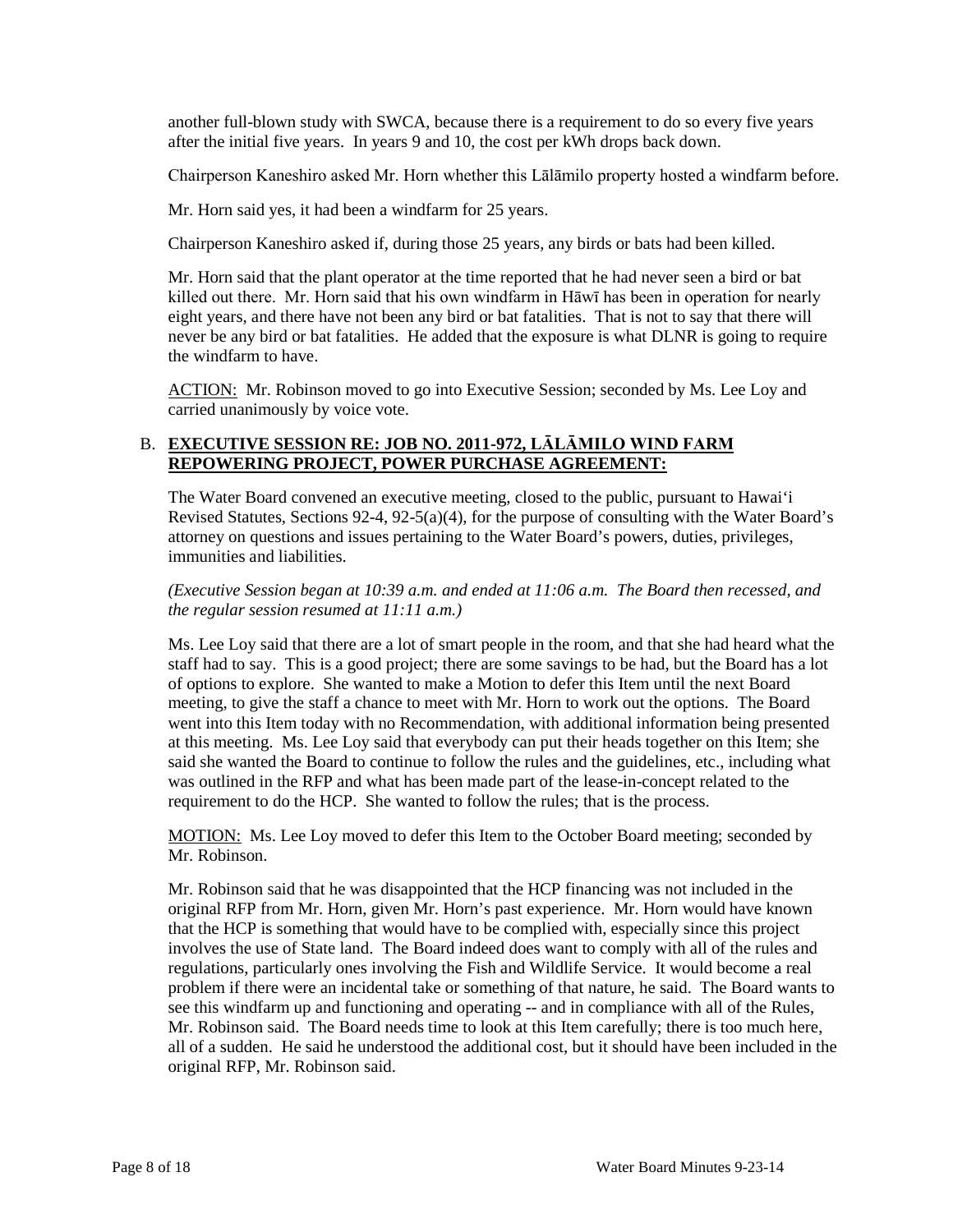Mr. Horn said that he had given the Manager-Chief Engineer an additional document (i.e., a three-page document called the Justification for PPA Rate Increase at Lālāmilo for Costs of Voluntary HCP/ITP). This document shows the optimization of the wind turbines, and how it will actually provide more energy, at a lower cost, Mr. Horn said. This is actually giving a better benefit than the 28 cent adjusted rate that his company had come up with in its Best and Final Offer. He apologized for not getting the document to the Board earlier. He said that the Board will see how the rate to compensate for the HCP/ITP is more-than-adjusted-for in the additional kilowatt-hours that will be given forth by the windfarm, instead of having to be purchased from HELCO.

Mr. Robinson said that the Board relies on DWS staff to advise the Board; the Board looks to the staff as the experts.

Mr. Horn said right, he had given the document to the staff as well.

The Secretary said that she would make copies of the document for the Board and staff.

ACTION: Motion carried unanimously by voice vote.

*(Mr. Horn left the meeting at 11:16 a.m.)*

#### 6) MISCELLANEOUS:

#### A. **DEDICATION OF WATER SYSTEMS:**

The Department has received the following documents for action by the Water Board. The water systems have been constructed in accordance with the Department's standards and are in acceptable condition for dedication.

#### **a. BILL OF SALE**

Off-site Water System Seller: The Arc of Hilo Tax Map Key: (3) 2-3-032: 007 & 008

#### **b. GRANT OF EASEMENT**

For Water Meter Purposes Grantor: Millicent Towata Grand Tax Map Key: (3) 7-6-004: 018

#### **c. BILL OF SALE**

Subdivision Application No. 2003-027 Seller: Makuakane, LLC Tax Map Key: (3) 7-8-007: 015 No. of Lots: 4 Zoning: A-1a Final Inspection Date: 8/11/2014 Water System Cost: \$47,500.00

The Manager-Chief Engineer recommended that the Water Board accept these documents subject to the approval of Corporation Counsel and that either the Chairperson or the Vice-Chairperson be authorized to sign the documents.

ACTION: Mr. Greenwell moved to approve; seconded by Mr. Arikawa, and carried unanimously by voice vote.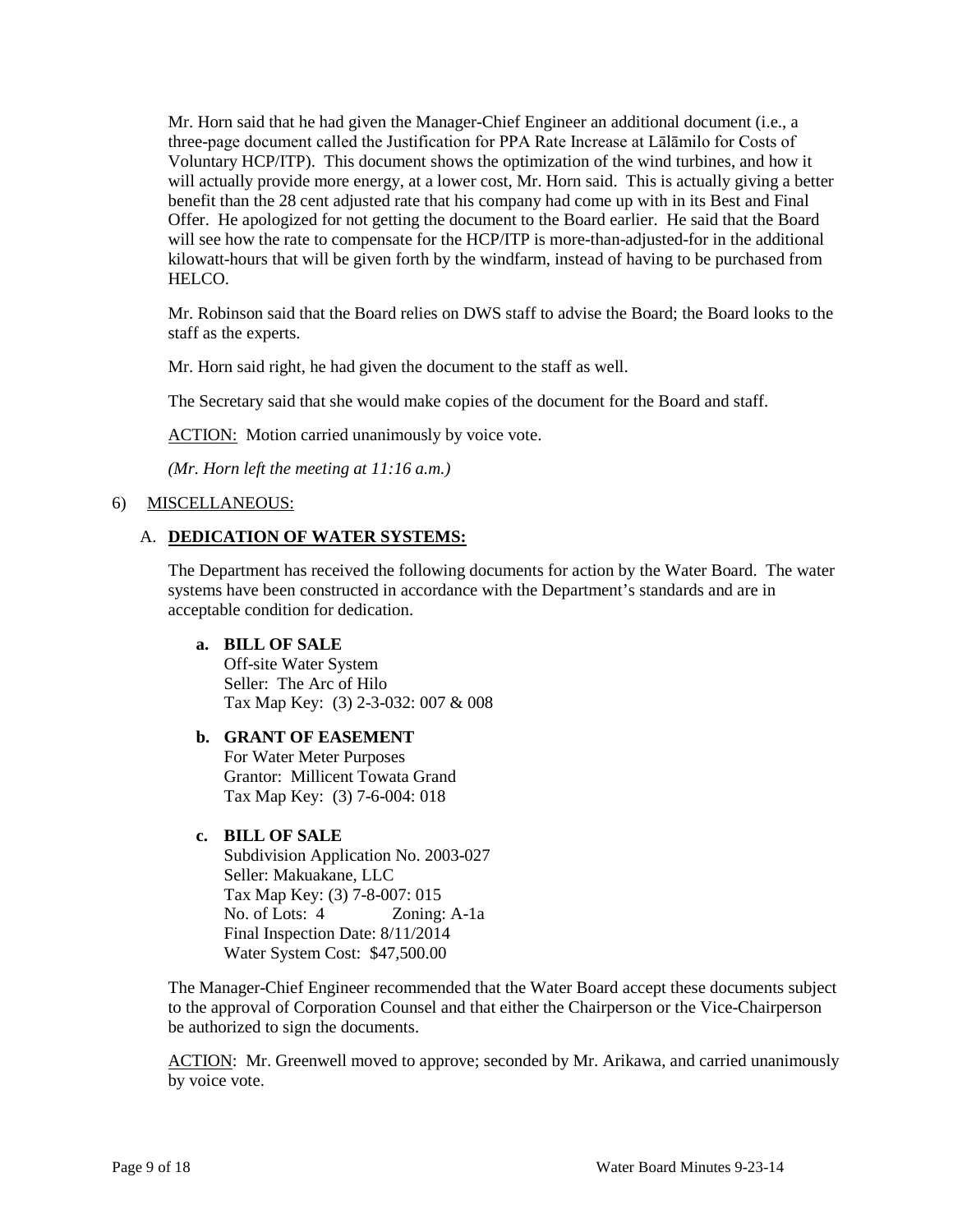## B. **DISCUSSION OF AMENDING RULES AND REGULATIONS REGARDING PLACING RESPONSIBILITY WITH PROPERTY OWNERS FOR TENANTS' DELINQUENT BILLS:**

Mr. Greenwell suggested that Mr. Robinson and Ms. Lee Loy should be on the sub-committee to draft an amended Rule, since they have experience with such matters.

Mr. Robinson said that he and Ms. Lee Loy could work together on it. He said that the way it is now, the land owner is not stuck with the water bill if a tenant absconds; it is a matter of personal liability and is not attributable to the land itself. In the case of a failure to pay real property taxes or the electric bill, the land owner is held liable. The sub-committee just needs to re-write the Rules to provide for having the owner held responsible for the water bill. He said that the subcommittee could work with Ms. Garson on the language of the amended Rule.

Ms. Garson said sure, noting that she was absent from last month's Board meeting, but she had provided the Board with a draft Rule. The sub-committee can start with that draft if it wants to.

Mr. Robinson said that the amended Rule would have the land owner co-sign for the water meter, so that in the event that the tenant absconds, the owner will be responsible for the bill.

Ms. Garson said that the Rule could be done that way; she noted that Maui Water Supply has the owner as the guarantor.

Chairperson Kaneshiro asked if this amended Rule would be for Hawai'i County only.

Ms. Garson said yes.

Chairperson Kaneshiro asked if the Board was still going to pursue the statewide effort (on the lien legislation).

Ms. Garson said yes, but the Board is just talking now about the DWS Rules and Regulations.

The Manager-Chief Engineer asked if the Chairperson was just referring to the lien bill.

Chairperson Kaneshiro said yes.

The Manager-Chief Engineer said that the Board and DWS will pursue the lien bill separately from what they are going to do with the DWS Rules and Regulations.

Ms. Garson said that the lien bill should be discussed by the Board, and said that it could be put on the October Agenda.

Mr. Robinson said that the DWS Rules and Regulations were just referring to the personal liability issue, whereas the lien legislation would refer to a lien against real property; it would be collateralized by real property.

Chairperson Kaneshiro said okay, so it is not the same thing.

The Manager-Chief Engineer said that he wanted to ask that the sub-committee work really closely with Mr. Sumada and the Finance Division in framing the amended Rule.

Mr. Robinson asked whether Mr. Sumada would review the language as well.

The Manager-Chief Engineer confirmed this.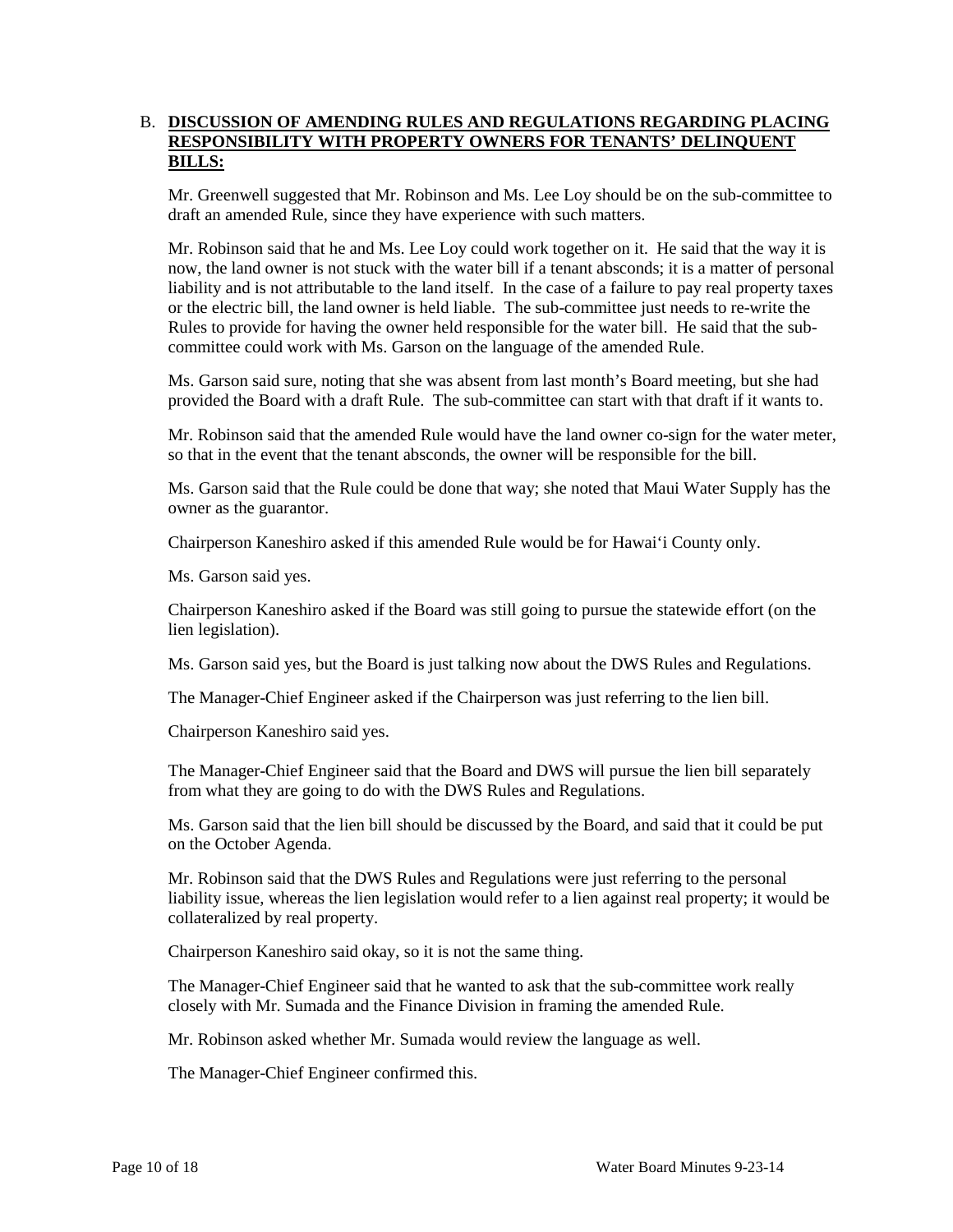Ms. Lee Loy said she asked whether this amended Rule relates only to property owners and tenant delinquencies – and not to any other Rule amendments. She asked if the sub-committee was being tasked with cleaning up all of the Rules and Regulations.

Ms. Garson said that for the purposes of the two sub-committee members, it would be whatever needs to be adjusted in order to amend this Rule. She noted that the County Council recently passed the legislation regarding water shutoffs in the event of sewer bill delinquencies. She said that the Department needs to go back and look at DWS's Rules to make sure that the new legislation is implemented under the current framework. She said that while that legislation might touch on the Rule amendment in question here, she thought that the sub-committee should just focus on the Rule amendment alone.

Mr. Robinson noted that in the case of apartment buildings, there is one master meter, which the landlords pay the bill for. What this Rule amendment is intended to address is for smaller, individual properties with individual water meters.

## C. **DEPARTMENT OF WATER SUPPLY RESPONSE TO NATIONAL PARK SERVICE'S PETITION TO DESIGNATE KEAUHOU AQUIFER AS A GROUND WATER MANAGEMENT AREA:**

The Manager-Chief Engineer said that the Department will be presenting its response to the Commission on Water Resource Management (CWRM) at the Commission's October 9 meeting in Kona. He said that DWS does not yet have a draft of what it will be presenting at that meeting. That meeting will include site visits to a DWS well and a DWS reservoir site in Kona. DWS will send out the CWRM meeting agenda to the Board and other interested parties, when the agenda is ready. Following the October 9 meeting, CWRM will meet in December, when it is expected to decide whether to approve or deny the National Park Service (NPS) petition.

Mr. Robinson said he was really disappointed in the September 17 CWRM meeting in Kona. He said he wanted to attend, and kept trying to find out when and where the meeting would take place. He said he had made a doctor's appointment for that day, and told the doctor that he might have to cancel. However, by the time the CWRM meeting information was released, at the last minute, it was too late to cancel the appointment, Mr. Robinson said. The Board was not given effective notice of the CWRM meeting, Mr. Robinson said, adding that he wondered if Sunshine Law notice requirements were met.

The Manager-Chief Engineer said he believed that the Sunshine Law notice requirements were met, albeit at the last minute. If, in fact, the Sunshine Law notice requirement were not met, the CWRM meeting would have been cancelled, he said.

Mr. Greenwell asked Mr. Robinson if he was aware of a Kona Water Roundtable meeting slated for October 8.

Mr. Robinson said yes, he had it on his calendar, adding that the venue was the Hāpuna Prince Hotel. He also had the October 9 CWRM meeting on his calendar.

Mr. Greenwell said that was correct. He said that he had attended the September 17 CWRM meeting. Mr. Greenwell said he had first heard about the CWRM meeting and the Kona Water Roundtable meeting from somebody outside of the Department.

The Manager-Chief Engineer said he thought that Ms. Jacqui Hoover was coordinating the Kona Water Roundtable meeting.

Mr. Robinson asked who was coordinating the CWRM meetings.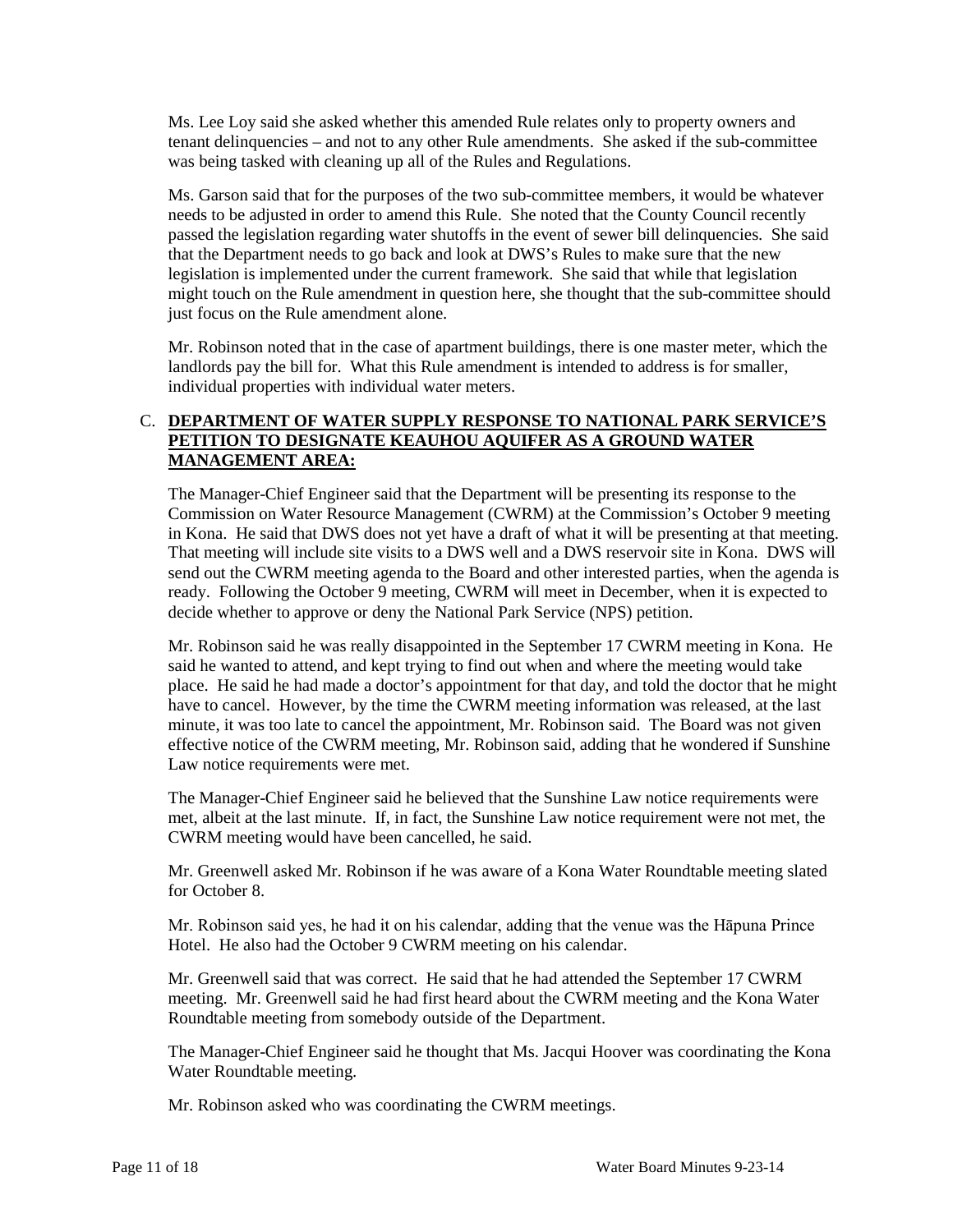The Manager-Chief Engineer said he thought that the CWRM meetings were coordinated by CWRM staff. DWS was trying to get some of the September 17 meeting notes on discussions that took place; the Department will provide the meeting Minutes to the Board as soon as they become available. DWS has just written a letter to CWRM to get a hold of some of the Items in that meeting, so that the Department can provide them to the Board.

Mr. Robinson said it just did not seem right to him; the Water Board is the most important body in this instance, and it would have been expected that the Board would have gotten some kind of notification ahead of time. It was so last-minute that it took away any meaning to the September 17 meeting; Mr. Robinson said that the Board should note that to CWRM.

Ms. Lee Loy asked the Deputy, who attended the September 17 meeting, what had happened.

The Deputy said the Department had felt the same frustration as Mr. Robinson just expressed. DWS had asked CWRM staff to tell the Department as soon as the meeting agenda came out. It was the Secretary or the Private Secretary who actually found out.

The Secretary said she had watched the CWRM website like a hawk, and the meeting agenda only appeared a couple of days before the meeting.

The Deputy said it came out on the Friday morning, and the meeting/site visit was to be on the following Wednesday. He said that the next CWRM meeting is on the books for October 9; DWS has asked CWRM staff what kind of time frame the Department has to provide its presentation material. DWS will be part of the October 9 meeting, not the whole thing, the Deputy said. DWS will provide what they intend to present, and are shooting for October 1 to do so, he said. It is still not clear when the agenda itself will be publicly released, but DWS will be trying to get CWRM to release the agenda as soon as possible. As soon as DWS gets the agenda, the Secretary will send it out to the Board. The September 17 meeting included a series of site visits, and DWS wrote a letter to CWRM Chairperson William Aila to request the presentation materials. The Department will send the Board a copy of that letter, he said. CWRM staff videorecorded the September 17 meeting, and DWS is requesting a copy of that video as well. The Deputy asked the Board to let the Department know if there are any items that the Board would like to be expressed to the CWRM Chairperson or the Commission, and if so, DWS will draft something.

Mr. Robinson said this was a clear case of lack of inherent goodwill; inherent goodwill is called for, and one would think that CWRM would have made a courtesy call to DWS staff regarding the September 17 meeting agenda. It seemed like it was an attempt to keep the Board uninformed, he said. The Board is the most important body in this instance, because the Board represents all of the people who are paying for their water meters and getting their water. The Board also represents the people who will *not* be able to get water meters in the event of designation, because DWS will not be able to issue meters.

Mr. Arikawa agreed, saying that one would think CWRM would keep the Water Board in the loop.

Ms. Lee Loy said she was having a bit of heartburn, after reviewing the official notice of the September 17 meeting. Ms. Lee Loy was very concerned that CWRM cited Section 92-6 in conducting its investigation and site visit "pursuant to the Commission's investigatory authority and responsibility..." The specific citation, Section 92-6(a) (2) Hawaii Revised Statutes as amended involves decision making on a contested case proceeding, she said. This Section 92 is a contested case citation, and Ms. Lee Loy said she was concerned if this means going through the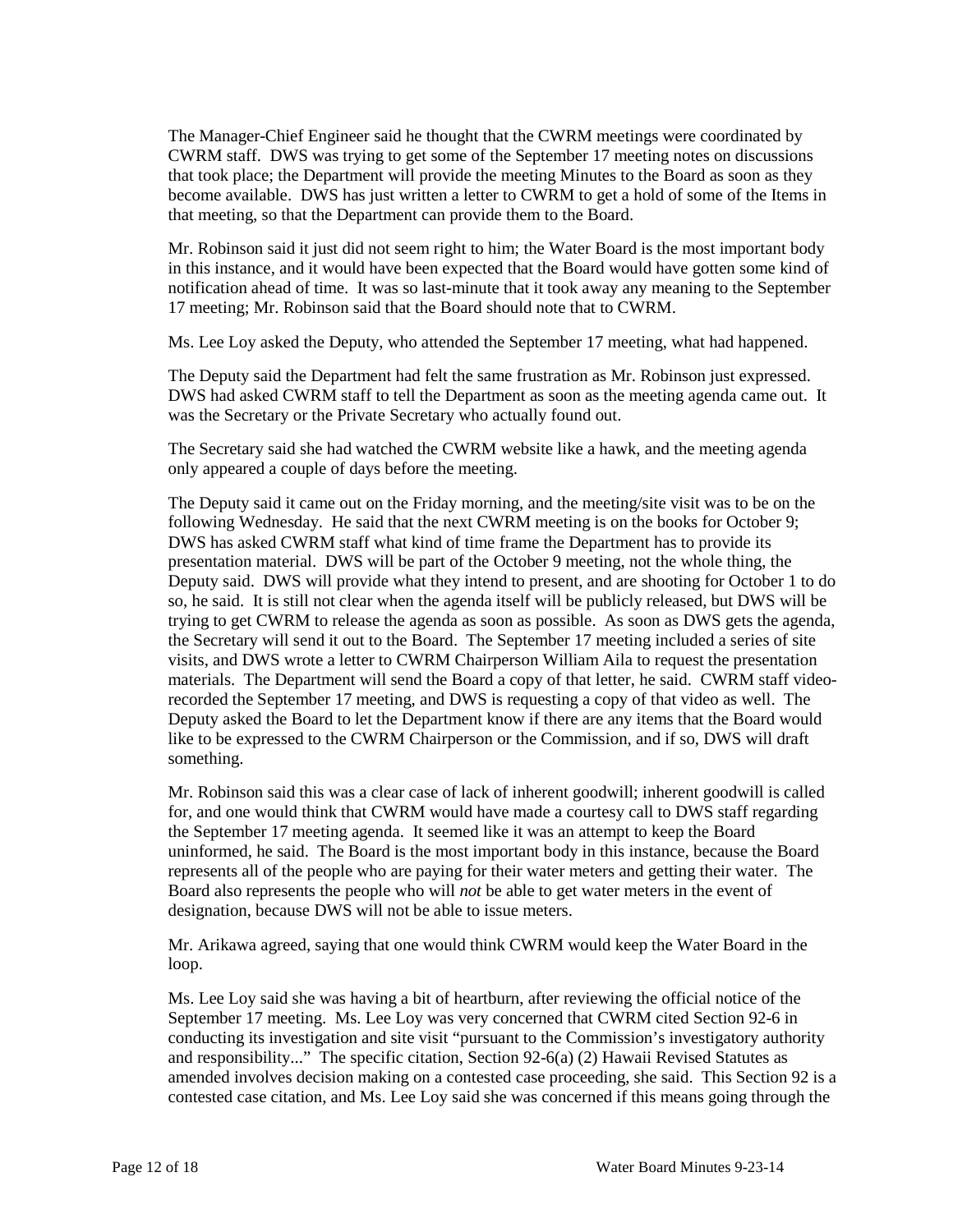process of a contested case. The parties to a contested case need to know what the process is, and when the parties (in this case, the Board and DWS) would be able to **engage** in the contested case. Ms. Lee Loy said, here comes this published Notice that cites a Section related to a contested case. Ms. Lee Loy said she wanted to be able to preserve any future claims, going down the road. Ms. Lee Loy said that she did not want to miss an opportunity to engage, or be present through this designation process, by letting the clock run out or having the sun set on a future claim that the Board might have in a contested case. Ms. Lee Loy said that was her biggest heartburn right now; it is September already, and there are CWRM meetings in October and November. The December CWRM meeting may see designation happening. Ms. Lee Loy said she really wanted to look at what the Board's strategies might be, so that the Board is not missing an opportunity to preserve its rights. The Department is a party to this designation process, along with the County Council and the Mayor's Office, she said. The Board of the Water Department needs to figure out what its strategy should be. This may be a good time to request an Executive Session to consult with the Board's attorney on what the Board's powers, duties and responsibilities are to preserve its future claims as the process goes through the next four months, Ms. Lee Loy said.

ACTION: Ms. Lee Loy moved to go into Executive Session; seconded by Mr. Robinson, and carried unanimously by voice vote.

*(Executive Session began at 11:33 a.m. and ended at 12:01 p.m. The Board then recessed, and the regular session resumed at 12:04 p.m.)*

#### D. **MONTHLY PROGRESS REPORT**:

The Manager-Chief Engineer noted that at the last Board meeting, Mr. Greenwell had recommended that the Department submit a more streamlined CIP report, which omitted alreadycompleted projects from the list.

Mr. Inaba distributed to the Board a revised Monthly Progress Report that eliminated or erased the projects that have been completed already, but which were awaiting final payment. He noted that some of the projects were only design projects.

Mr. Greenwell asked about the Puakō Waterline project.

Mr. Inaba said it was still on the list. It is 90 percent complete as far as design, done in-house. DWS needs to get a National Pollutant Discharge Elimination System (NPDES) permit for the project, which the Department is going to tie in with its budgeting request for SRF funds. Mr. Inaba said that he would double-check the latest CIP list to see if DWS had applied for SRF funding for the project; DWS wants to qualify the project for SRF funding.

Mr. Greenwell asked if this project was on a 2015 start list.

Mr. Inaba said he was sorry, he would have to check.

The Manager-Chief Engineer said that this project is intended to replace a portion of the waterline that has been underwater in brackish salt water; the waterline has been affected by the salt water. This project will re-do that portion of the waterline, so that DWS will not face further salt water intrusion into the pipeline.

Mr. Robinson noted that he had spotted contractor Bolton, Inc.'s equipment down at the Kuakini Extension or the Queen Ka'ahumanu Highway. He asked how Bolton's pipeline project was progressing.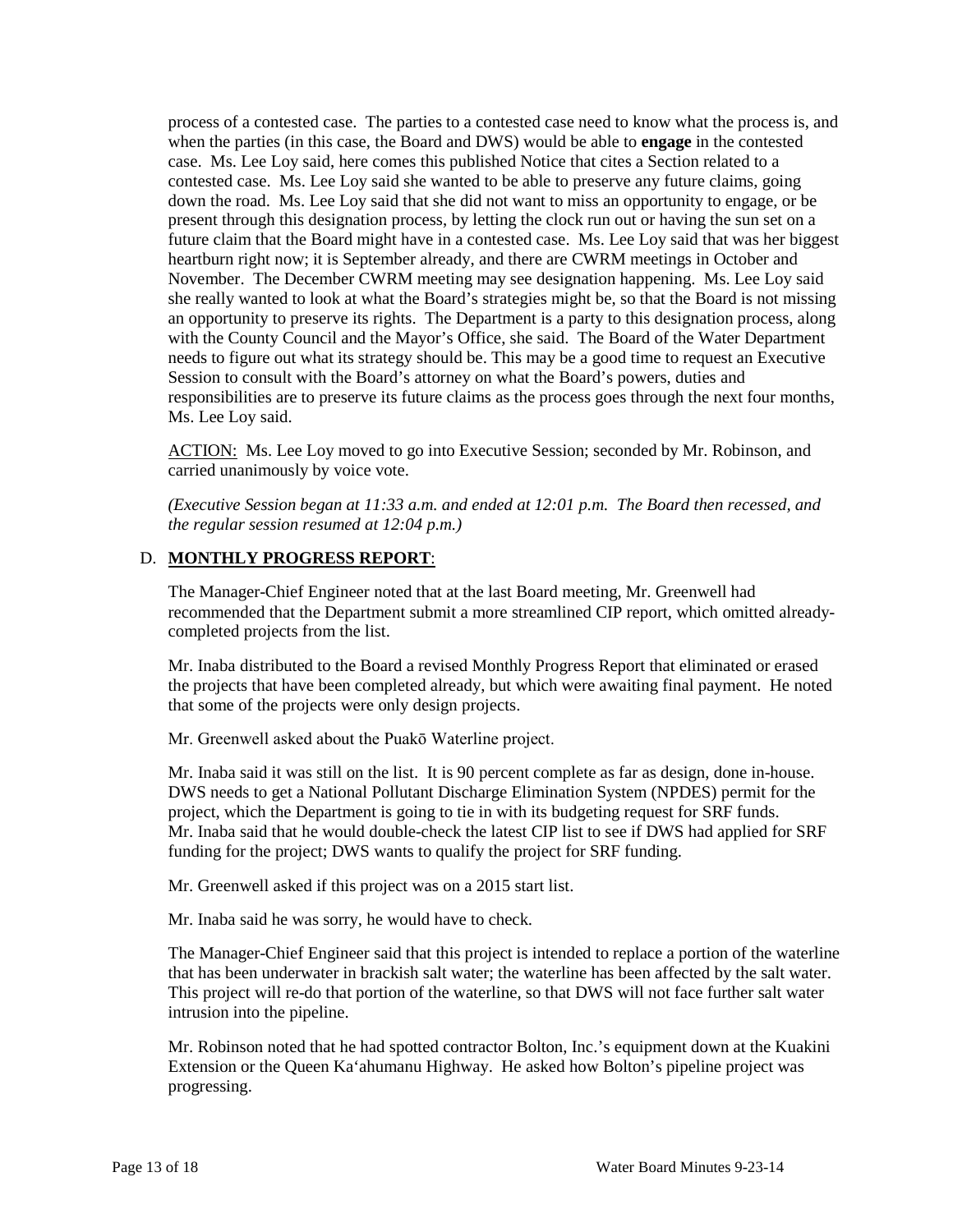Mr. Inaba said the Wai'aha Pipeline is very close to completion, with regards to the Wai'aha Corridor. Both tanks have been constructed, and Bolton is now outfitting some of the control valves in the control stations on the site, as well as the rate-of-flow controller that will limit the amount of flow getting into Queen Ka'ahumanu Highway, he said. That will allow DWS to blend the water, he said.

Mr. Robinson said that he noticed that the tap water in Kailua Town is getting less and less salty than it used to be. He asked if the Wai'aha Pipeline water would also get less salty.

Mr. Inaba said yes, it will get less salty, especially near the Palani Road end. DWS is trying to see if it can operate the system south of where the system is going to connect, so that the water penetrates deeper towards the center of Ali'i Drive, between Palani Road and Keauhou.

Mr. Robinson asked where the tank is.

The Deputy said that it is by the Self Storage, down Kuakini Highway on the makai side.

Mr. Inaba said that the Self-Storage is just south of the connection; DWS will be doing trial-anderror on operating the system.

The Deputy reminded the Board about Mr. Kawika Uyehara's presentation at the August Board meeting, regarding the reduced chlorides in Kailua Town's water. He said that the analysis that the Water Quality Branch has done has yielded quantitative data that reflects what Mr. Robinson is experiencing: less salty water.

The Manager-Chief Engineer asked whether completion was expected in the next month or so.

Mr. Inaba said that Bolton is expecting to do a final inspection next week, and October 3 is the date that Mr. Inaba has been hearing. However, he needed to check with the DWS inspector to confirm this. He said the contractor has to finish the system, and they are close to completion. The dedication of the system could appear on the October or November Water Board Agenda.

Mr. Robinson said this was great.

The Deputy said that because this is a sizeable project, DWS will provide a graphic to the Board when the dedication is agendized, to illustrate where the pipeline comes down from the higher level, etc., in this new Corridor.

#### E. **REVIEW OF MONTHLY FINANCIAL STATEMENTS:**

No discussion.

#### F. **MANAGER-CHIEF ENGINEER'S REPORT:**

The Manager-Chief Engineer will provide an update or status on the following:

- 1) Pu'ukala/Kona Ocean View Properties Subdivision Improvement District Update -Mr. Inaba said that the contractor is requesting several weeks of rain-out days; the way that the contract is written means that USDA is reviewing the request. Therefore, it does not come before the Board, he said.
- 2) Lava Update The Manager-Chief Engineer said that he, the Deputy, Ms. Aton and staff have been very active with the County's lava flow information effort; DWS staff have manned the information center at the Pāhoa Community Center daily, Monday through Friday. DWS has also attended several night-time and weekend community meetings.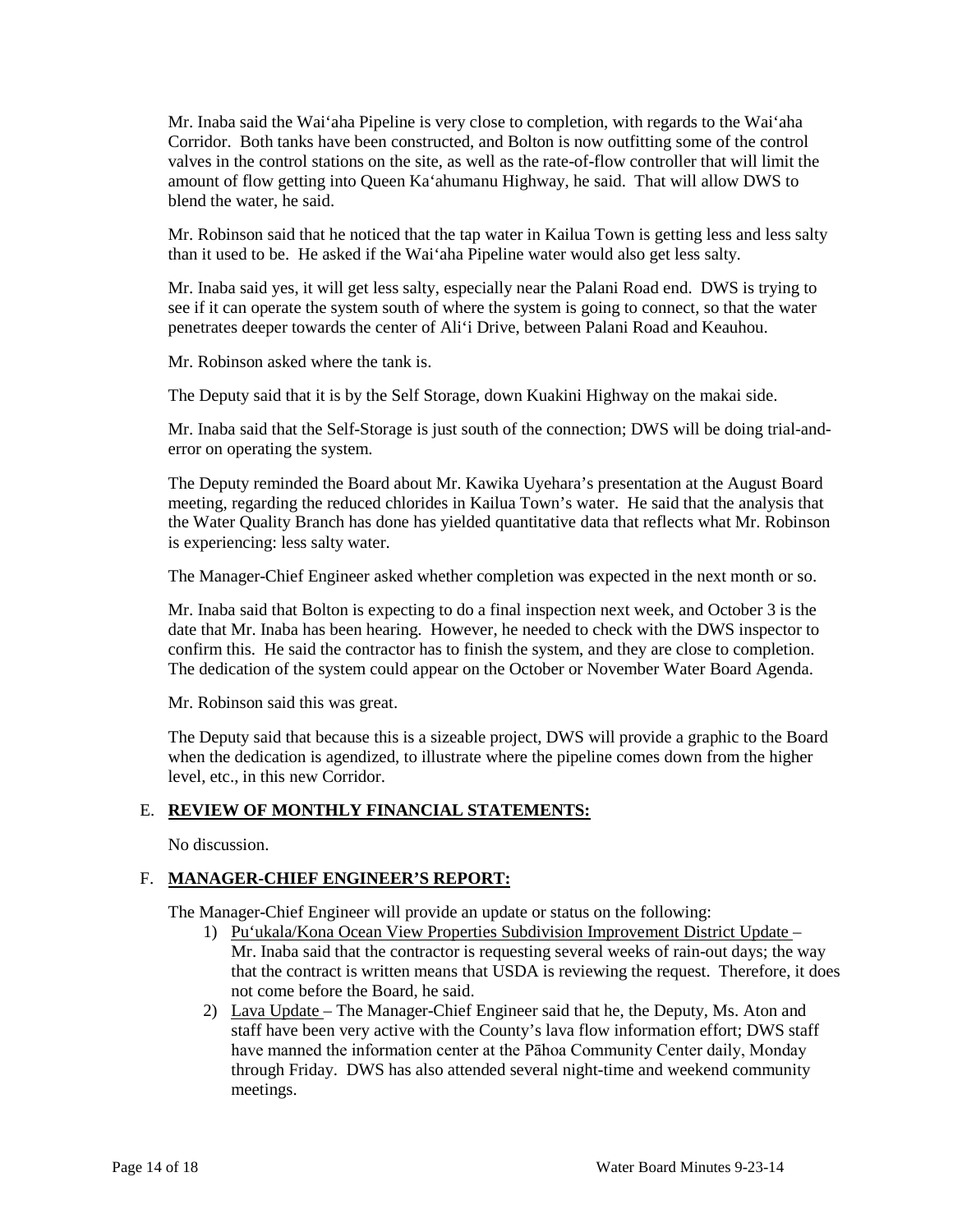3) Pāhoa Deepwell B Emergency Repair – As part of the lava flow emergency, DWS had to go into emergency procurement for this repair project; DWS is on its way to completing the repairs. The reason that DWS is doing this now is because the DWS water system in the Pāhoa area would be split if lava inundates Highway 130, splitting it between the Pāhoa side and the Keonepoko side. Therefore, DWS needed to get Deepwell B online, and it is close to doing so, the Manager-Chief Engineer said. The Deputy and Ms. Aton displayed a map of the DWS system in Pāhoa. The Deputy said that luckily, Pāhoa is one of DWS's stronger water systems, with redundancy as far as source and storage. The projected path of the lava takes it through Pāhoa Town, and it will come very close to DWS's Pāhoa No. 2 tank. This is the middle tank in the Pāhoa system. However, because DWS has source and storage on either side of the lava's projected path, DWS will be able to isolate, through its valves, shutting off on either side of the flow. DWS should therefore be able to continue service on both the Hilo side, through the Keonepoko Well and Tank, and on the Pāhoa side, through the Kalapana system. If the lava goes through Pāhoa, DWS will still be able to maintain service to Nānāwale, Lani Puna Gardens, Pohoiki and Kapoho. He said there was a rumor going around that DWS was going to shut down the system in Kapoho; that is not true. The Deputy said he was not sure how the rumor got started, but that is the kind of thing that gets said in times like this. The Manager-Chief Engineer said that because DWS staff are present at the Pāhoa Information Center, they can allay rumors like this; the community seems to appreciate that DWS is there. The Deputy said that DWS has back-up generators and fuel either in place or planned for, in case there is an extended HELCO power outage. Mr. Ikeda's staff are preparing for that kind of scenario, he said. The Manager-Chief Engineer said that there is a generator in transit from Kaua'i, through the HIWARN agreement among the counties signed last year. DWS called Kaua'i Water Supply to ask them to lend one of their generators to DWS, for use in either Pāhoa or Kalapana. Mr. Robinson asked what happens if lava inundates a pipeline buried in the ground. The Manager-Chief Engineer said that the lava is extremely hot, at around 2,000 degrees, and would probably melt some of the gaskets holding the pipelines together; DWS will probably have to isolate that portion of the pipeline that is inundated by the lava. Ms. Aton said that when people come to DWS's table at the information center, the staff mainly talks about what is happening in the inundation zone, and what water sources are available, etc. DWS explains to the people who are in the zone where the pipeline is likely to be inundated that water will not be available in that area once the lava flows come. The Deputy said that a lot of the people in the area are on catchment, and they rely on spigots for their drinking water needs. With the current projected lava path, DWS anticipates maintaining all of the spigots that are available, and will install more spigots if needed. Mr. Greenwell asked how DWS will finance emergency repairs if DWS needs to replace lava-inundated pipelines. The Manager-Chief Engineer said that CIP funding might be available for some of these emergency projects. He noted that the Pāhoa Deepwell B Emergency Repair project cost \$60-70,000.00. DWS does have contingency funding available for projects like this. If grants/reimbursements from FEMA or other agency are available, DWS will be sure to apply for them, the Manager-Chief Engineer said. Mr. Inaba said that DWS is keeping track of its costs, in terms of immediate emergency repairs. As FEMA funding becomes available, DWS will be able to get reimbursement on such repairs. As far as infrastructure replacement, DWS would need to explore if the funding would be available for infrastructure in the lava zone itself. Mr. Inaba noted that in the case of the Kalapana Lava Flow, DWS had to relocate a project from that area; FEMA funding in that case needed to be used on another water system, out of the lava zone. DWS might be able to get funding, but DWS may not be able to go back to where the lava damage is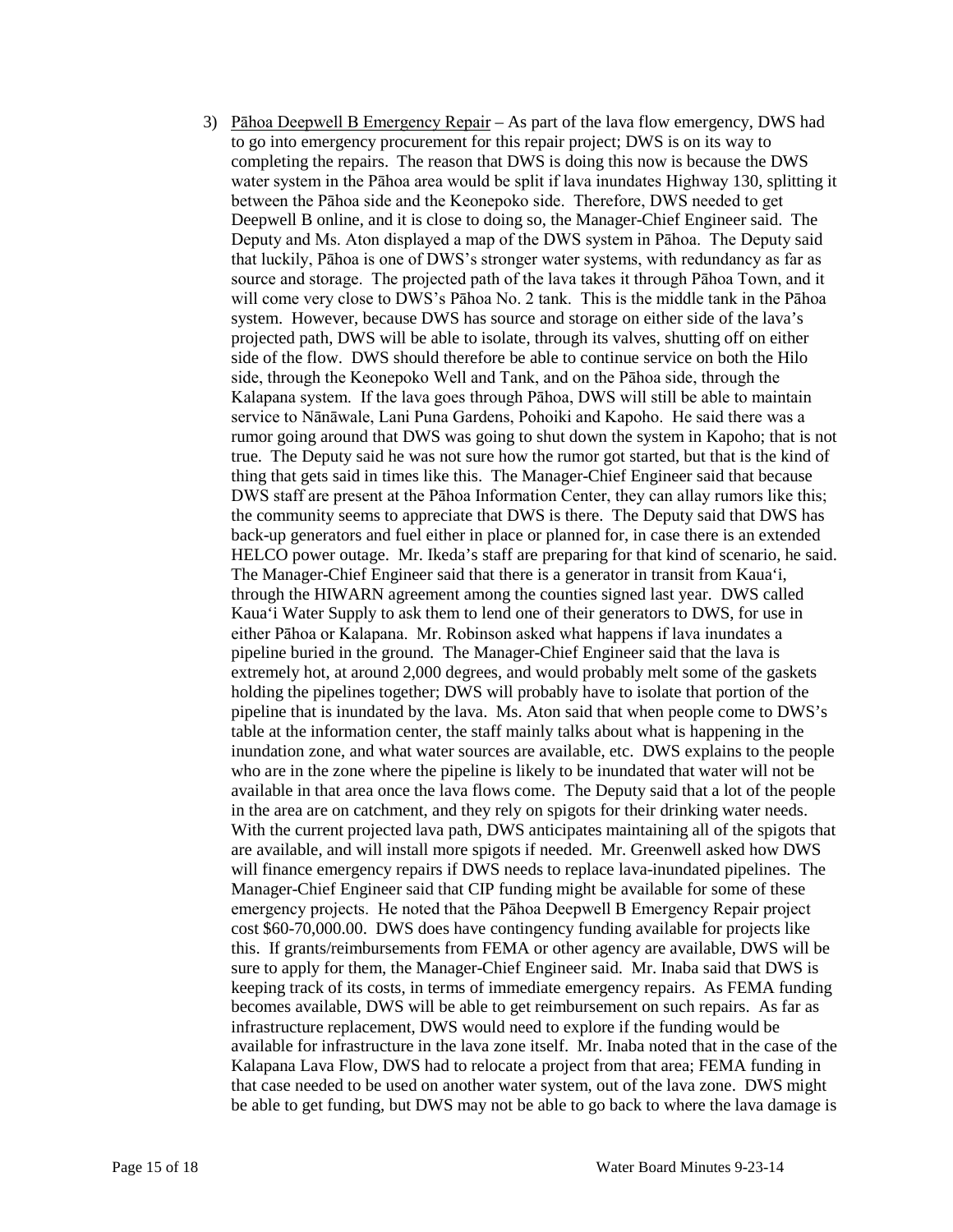done. Mr. Greenwell, turning to a different subject, asked how the much-delayed Kahalu'u D Deepwell Repair & Improvements Project was doing. The Manager-Chief Engineer said everything was okay on that.

4) Public Information and Education Specialist Update – Ms. Aton said that DWS had recently attended a Pāpai'kou Pipeline project information meeting, attended by some 15 people. Ms. Aton went to Kaua'i last week for the Project WET "Make a Splash" Festival, where Kaua'i Water Supply supported conservation education to all of the island's fifth-graders. She noted that the National Park Service's petition talks about addressing waste through conservation; this Festival is among those best practices that Kaua'i Water Supply is upholding. DWS is looking for ways to partner with the Department of Health on the West side of Hawai'i Island, within the Keauhou Aquifer, for conservation education to lessen waste, she said.

# G. **CHAIRPERSON'S REPORT:**

Chairperson Kaneshiro noted a recent article in the Star Advertiser entitled "Paying the Water Bill." The article involved the audit of the Honolulu Board of Water Supply (BWS), and public concerns regarding estimated water bills. He said that Oahu is doing a really good job of reducing the incidence of estimating water bills. He said that DWS on the Big Island should be really proud of its cost of water; the article cited DWS as being the best at keeping its water costs down. The article stressed the importance of communication with customers, to make sure that customers understand what is on their water bills (i.e., the meaning of the standby charge, etc.) It is important to let customers know these things and what the Department does, so that it will be much easier to raise rates when the time comes. The Chairperson noted that DWS is doing its latest water rate study. He said that DWS really needs to look at how much it will cost to fix the Department's aging infrastructure. The Chairperson noted that there are main breaks practically every day on Oahu, and he expressed hope that DWS will stay ahead of replacing aging infrastructure so that customers are not inconvenienced.

The Manager-Chief Engineer said that all of these points were well taken. Mr. Sumada is working closely with the water rate study consultant, he said. He agreed that communications are key, with regards to DWS's rate payers.

Chairperson Kaneshiro raised the subject of the Water Infrastructure Finance and Innovation Act (WIFIA) that President Obama signed during the recent AWWA conference in Boston. He urged DWS to contact the Hawai'i Congressional delegation to make sure that DWS is high on the list for such funding, which is earmarked to replace aging infrastructure.

The Manager-Chief Engineer said yes, DWS is watching that closely.

Chairperson Kaneshiro raised the subject of the year-end Evaluation of the Manager-Chief Engineer. He said that he had asked Ms. Lee Loy to set up a new evaluation, and said that he and Ms. Lee Loy would be working on that either in October or November, so that the evaluation can be completed by December.

The Manager-Chief Engineer said okay.

Chairperson Kaneshiro said that the Board would be awaiting the Manager-Chief Engineer's Progress Report in November or December for the last year's progress.

Mr. Greenwell asked Ms. Garson what the status was of the Contested Case Hearing that was put off last month.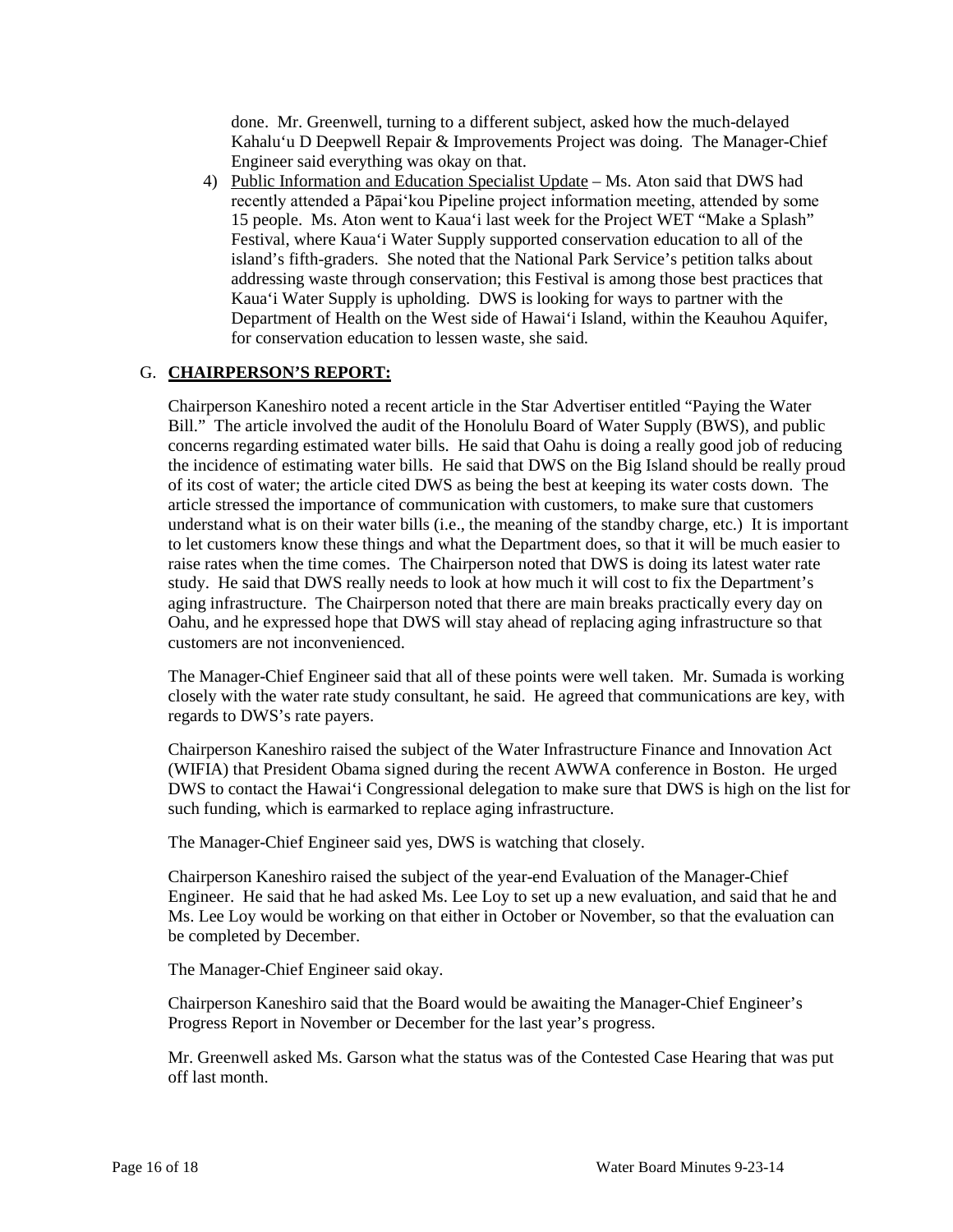Ms. Garson said that she did not know; she had not heard anything from Deputy Corporation Counsel Renee Schoen.

Mr. Robinson asked if this was the Contested Case Hearing involving the Kalmanns.

Ms. Garson said yes.

The Manager-Chief Engineer said the Kalmanns may be coming in after November.

Ms. Garson said the Kalmanns wanted to have the Contested Case Hearing to be at a Kona meeting.

The Manager-Chief Engineer asked Ms. Garson if the Contested Case Hearing should have been agendized continuously.

Ms. Garson said no.

Ms. Lee Loy moved to adjourn.

Ms. Garson asked for 15 seconds; Chairperson Kaneshiro had asked her for an update on the Sunshine Law and travel reports. She said two or more members of the Board, but less than the number of members which constitute a quorum, can go to informational meetings on matters related to official Board business. This is just a reminder to all of the Board, she added. Regarding travel reports, Board members who attend an AWWA conference or a similar meeting need to do a travel report within 30 days. Technically, a group report can be written by one person who attended, with the assent of the other Board members who attended.

Chairperson Kaneshiro said that he had mistakenly thought that an oral report was okay.

Ms. Garson said that she was trying to distinguish between two different things. A report about a conference can be agendized, and Board members can make their report at that time; that is the Hawai'i Revised Statutes side of it, she said. The written travel report is kind of a finance-type thing, because the member in question is spending public funds to travel to a conference. That is a different requirement, Ms. Garson said. She said she had talked with Chairperson Kaneshiro about this earlier, and Chairperson Kaneshiro asked her to explain the policy to all of the Board.

Chairperson Kaneshiro said he had hoped that Board members who travel to conferences could get together with the Board to share what they had learned at the conference; this apparently is a no-no, he said.

Ms. Garson said it was okay; it could be put on the Agenda. It would not be a problem to do that at a Board meeting, she said.

#### 7) ANNOUNCEMENTS:

## 1. **Next Regular Meeting:**

The next meeting of the Water Board will be held at 10:00 a.m. on October 28, 2014, at the Department of Water Supply, Operations Center Conference Room, 889 Leilani Street, Hilo, HI.

#### 2. **Following Meeting:**

The following meeting of the Water Board is scheduled for November 25, 2014, at the West Hawai'i Civic Center, Community Center, Bldg. G, 74-5044 Ane Keohokalole Hwy, Kailua-Kona, HI.